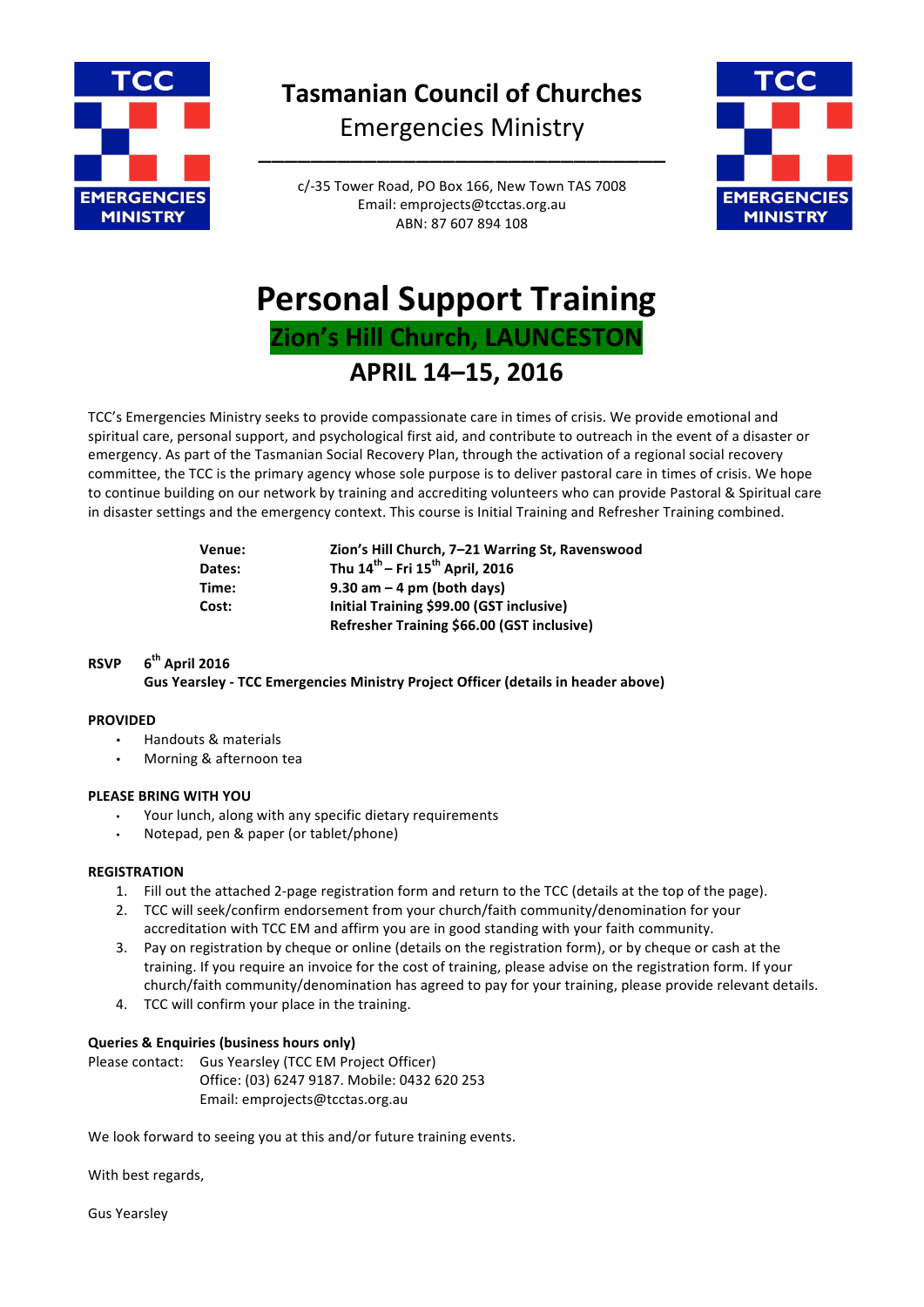

**Tasmanian Council of Churches** Emergencies Ministry

–––––––––––––––––––––––––––––––

c/-35 Tower Road, PO Box 166, New Town TAS 7008 Email: emprojects@tcctas.org.au ABN: 87 607 894 108



# **Personal Support Training Zion's Hill Church, LAUNCESTON**

**APRIL 14–15, 2016**

| Working with Vulnerable People number* ________________________________Expiry Date ____/___/_____                                                                                                                                 |  |  |  |
|-----------------------------------------------------------------------------------------------------------------------------------------------------------------------------------------------------------------------------------|--|--|--|
| $\mathbb{R}$ . The contract of the contract of the contract of the contract of the contract of the contract of the contract of the contract of the contract of the contract of the contract of the contract of the contract of th |  |  |  |

• Please attach copies of your Police Check and Working With Vulnerable People card to this form. If you don't have a Police Check dated within the last two years, and/or a Working With Vulnerable People card, please contact the TCC. These are not required prior to the training.